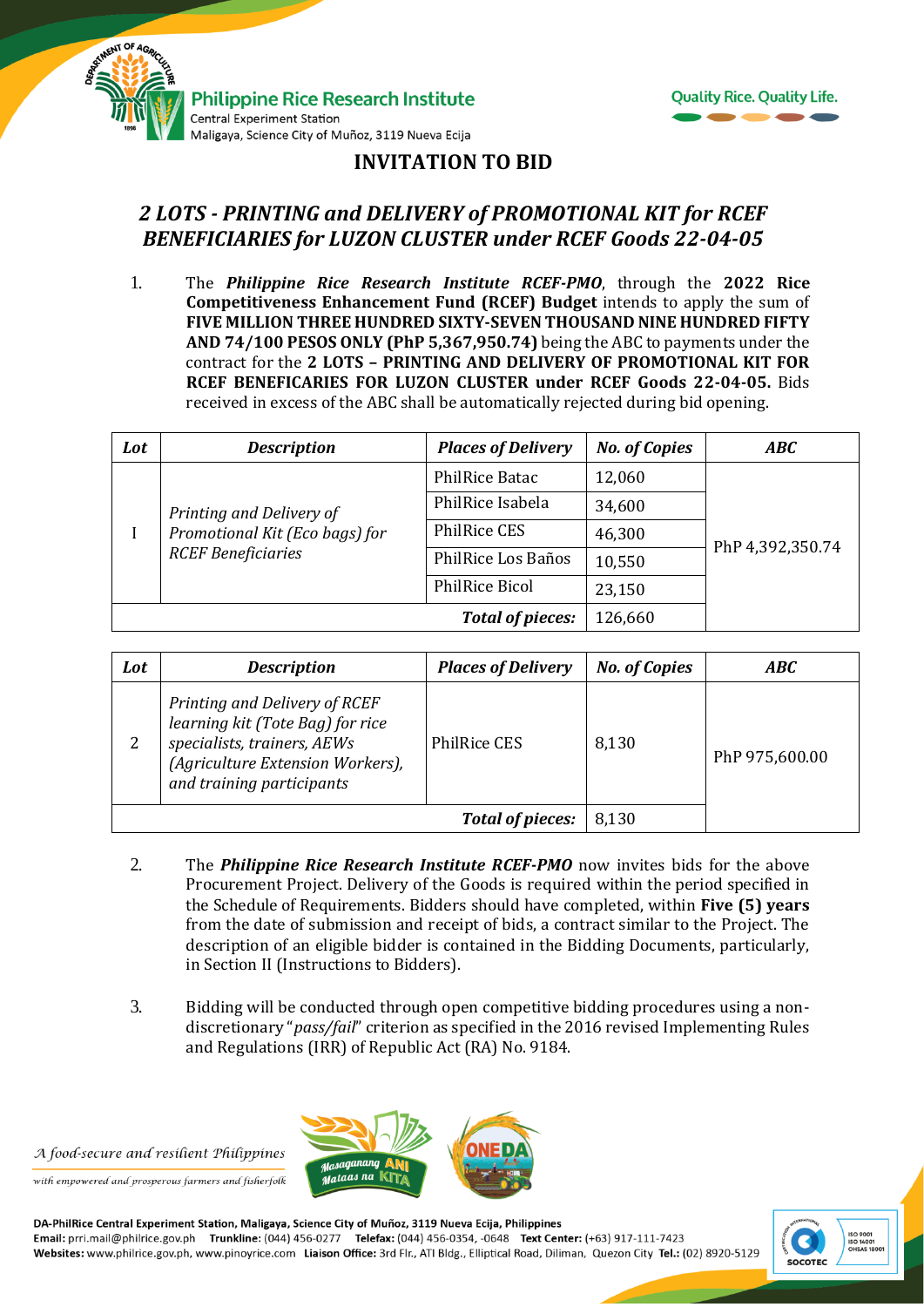

**Philippine Rice Research Institute Central Experiment Station** 



- Maligaya Science City of Muñoz, 3119 Nueva Ecija.<br>L. Bidding is restricted to Filipino citizens/sole proprietorships, partnerships, or organizations with at least sixty percent (60%) interest or outstanding capital stock belonging to citizens of the Philippines, and to citizens or organizations of a country the laws or regulations of which grant similar rights or privileges to Filipino citizens, pursuant to RA No. 5183.
- 4. Prospective Bidders may obtain further information from *PhilRice* through telecommunication or video conferencing during office hours and inspect the Bidding Documents at the PhilGeps and PhilRice website, kindly refer to the schedule below.
- 5. A complete set of Bidding Documents may be acquired by interested Bidders from the address and website(s) below and upon payment of the applicable fee for the Bidding Documents, pursuant to the latest Guidelines issued by the GPPB in the amount of *Five Thousand and Three Hundred Pesos Only (Php 5,300.00).* The Procuring Entity shall allow the bidder to present its proof of payment for the fees either by facsimile, or through other electronic means.

We encourage bidders to download the bidding documents through PhilGEPS or the PhilRice website and *pay through bank deposit*. Please coordinate with the BAC Secretariat through the email address and contact number given below for the bank details and procedure.

- 6. The *Philippine Rice Research Institute RCEF-PMO* will hold a Pre-Bid Conference through video conferencing or *webcasting via zoom/webex* on the date specified below which shall be open to all prospective bidders. A Personal Meeting ID will be sent through SMS or email for each participant at least one day before the event. Prospective bidders need to signify their intention to participate by sending an email to the address given below.
- 7. Bids must be duly received by the BAC Secretariat at the address given specified the date of submission day before the opening of bids. (i) manual submission or through courier at the office address indicated below*.* Late bids shall not be accepted.
- 8. All Bids must be accompanied by a bid security in any of the acceptable forms and in the amount stated in **ITB** Clause 14.
- 9. Bid opening shall be on *April 12, 2022, 10:30AM* at the address given below via *Zoom/Webex*.

The *Philippine Rice Research Institute RCEF-PMO* reserves the right to reject any and all bids, declare a failure of bidding, or not award the contract at any time prior to contract award in accordance with Sections 35.6 and 41 of the 2016 revised IRR of RA No. 9184, without thereby incurring any liability to the affected bidder or bidders.

10. **DA-PHILRICE DOES NOT CONDONE ANY FORM OF SOLICITATION ON ANY PROSPECTIVE WINNING AND LOSING BIDDERS BY ANY OF OUR STAFF/EMPLOYEES OR ANY OTHER PARTY. ANY SORT OF THIS KIND SHALL BE REPORTED IMMEDIATELY TO THE OFFICE OF THE SECRETARY OF THE NATIONAL BUREAU OF INVESTIGATION (NBI) FOR ENTRAPMENT AND PROPER INVESTIGATION.**

A food-secure and resilient Philippines

with empowered and prosperous farmers and fisherfolk



DA-PhilRice Central Experiment Station, Maligaya, Science City of Muñoz, 3119 Nueva Ecija, Philippines Email: prri.mail@philrice.gov.ph Trunkline: (044) 456-0277 Telefax: (044) 456-0354, -0648 Text Center: (+63) 917-111-7423 Websites: www.philrice.gov.ph, www.pinoyrice.com Liaison Office: 3rd Flr., ATI Bldg., Elliptical Road, Diliman, Quezon City Tel.: (02) 8920-5129